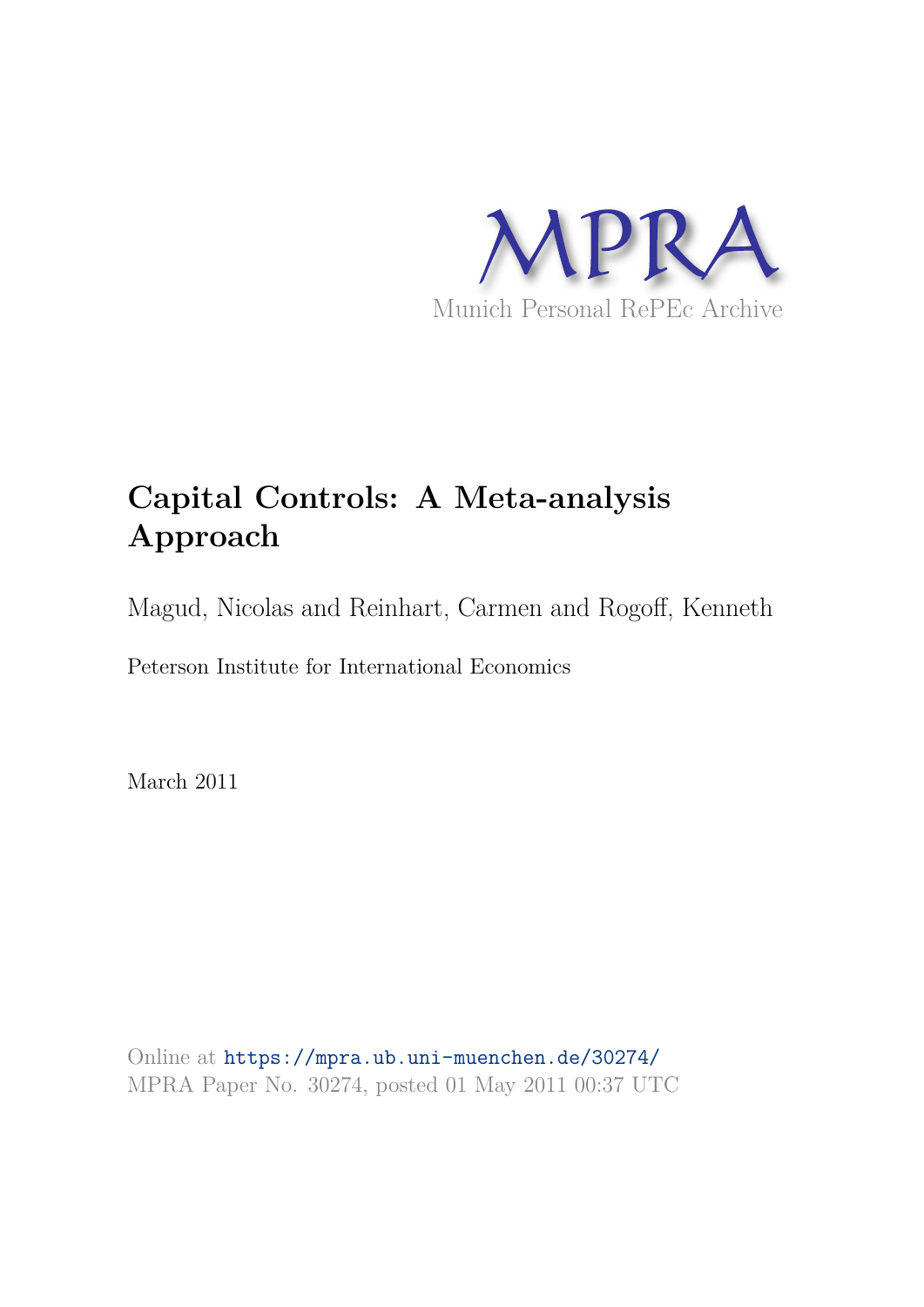## **Capital Controls: A Meta-analysis Approach** <sup>1</sup>

*Nicolas E. Magud, Carmen M. Reinhart, and Kenneth S. Rogoff* 

Academics, financial market participants, and policymakers have once again demonstrated an interest in capital controls. In the present context, the discussion has largely focused on emerging markets' measures to curb capital inflows and/or to skew their composition away form more volatile types of flows (including the carry trade and portfolio flows). Similar discussions (with far less approval from official circles) took place in the early 1990s, as many emerging markets faced a similar surge in capital inflows. Unfortunately, there is enormous confusion about what experience tells us about their effectiveness.

The existing literature on capital controls has (at least) four serious issues that make it difficult to make meaningful comparisons across theoretical and empirical studies. We dub these "*the apples-to-oranges problems*" and they include: (i) The lack of a unified theoretical framework (say, as in the currency crisis literature) to analyze the macroeconomic consequences of controls; (ii) significant heterogeneity across countries and time in the measures implemented (even when they were in principle trying to achieve the same end); <sup>2</sup> (iii) multiple definitions of what constitutes a "success" (capital controls are a single policy

<u>.</u>

 $1$  This note highlights some of the issues examined in Nicolas Magud, Carmen M. Reinhart, and Kenneth S. Rogoff, "Capital Controls: Myth and Reality—A Portfolio Balance Approach," NBER Working Paper 16805, February 2011.

 $2$  The measures span Tobin-like transaction taxes, reserve requirements on external borrowing or nonresident accounts, curbs on foreign exchange transactions, or outright bans on banks acceptance of nonresident deposits.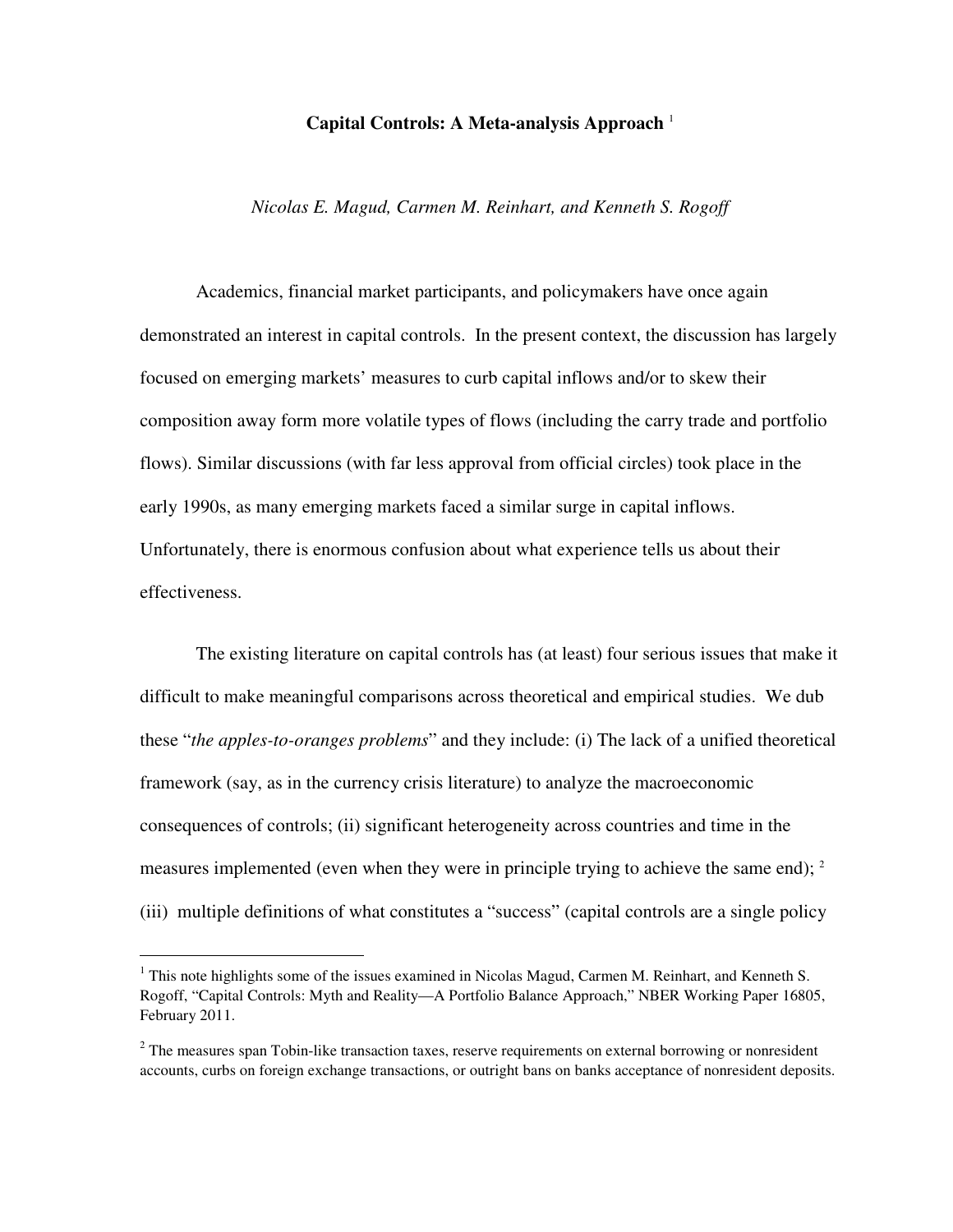instrument-but there are many policy objectives)<sup>3</sup>; and (iv) the empirical studies are markedly heterogeneous and are disproportionately "overweighted" by the two poster children—Chile and Malaysia.<sup>4</sup>

In our recent paper, we delved into the details of this apple-to-oranges problem with the aim of defining a minimum common ground. We begin our analysis by explicitly documenting the kinds of measures that are construed as capital controls. Along the way, we describe the more drastic differences across countries/episodes and between controls on inflows and outflows as well a more subtle differences in types of inflow or outflow controls. Given that success is measured differently across studies, we standardize (to some degree) the results across studies. Inasmuch as possible, we highlight episodes that are less well known than the heavily analyzed cases of Chile and Malaysia.

Our results are based on a meta-analysis of 37 empirical studies. Table 1 provides a summary of the geographical coverage and broad-brush characteristics of this literature. The main findings can be summarized as follows:

*Capital controls on inflows, (i) make monetary policy more independent, (ii) alter the composition of capital flows, and (iii) reduce real exchange rate pressures (although the evidence on the latter is more controversial).* 

<u>.</u>

2

 $3$  "Success" is sometimes taken to mean that the measures were able to reduce the volume of inflows, affect their composition, dampen nominal (and/or real) appreciation of on the exchange rate, curb credit growth, and achieve a greater degree of monetary policy independence despite a managed or fixed exchange rate.

<sup>&</sup>lt;sup>4</sup> Some studies are narrative-style case studies, others adopt a before-and-after approach, some involve pooled cross-country exercises, etc.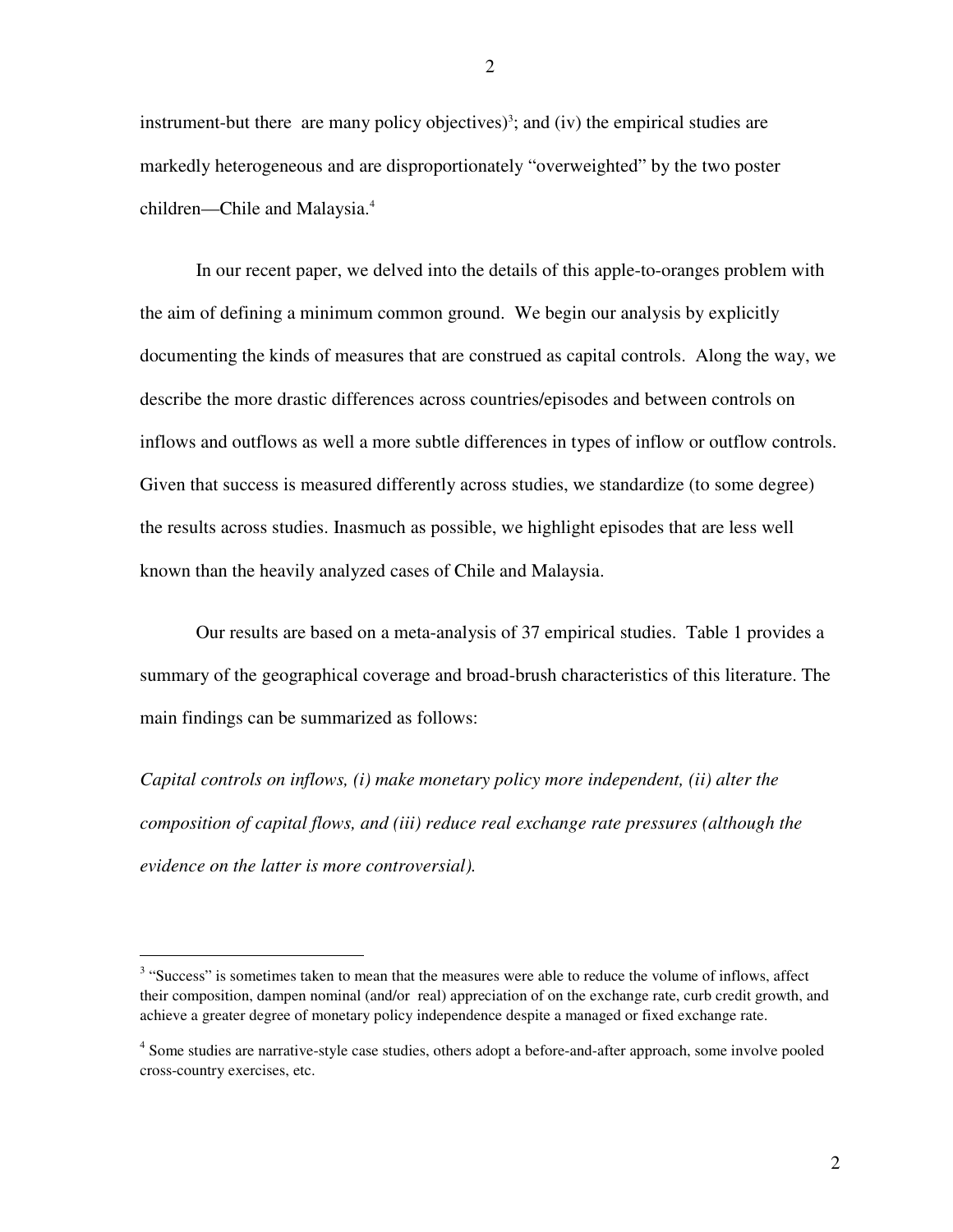*Capital controls on inflows do not reduce the volume of net flows (and hence the current account balance).* 

*As to controls on outflows, there is Malaysia and there is everybody else. In Malaysia, controls reduced outflows and may have given room for more independent monetary policy (the other poster child does not fare as well, in that our results are not as conclusive as for the Chilean controls on inflows). Absent the Malaysian experience, there is little systematic evidence of "success" in imposing controls, however defined. Perhaps this owes to a "selection bias" in that the outflow controls in these studies were uniformly introduced during unfolding financial crises.* 

All of the above implies that whether imposing capital controls on inflows or outflows is effective depends critically on "initial conditions." For example, in the case of Chile in the 1990s, capital controls were just one additional element within a broad set of economic reforms—perhaps trying to fine tune the effects of the economic policy and institutional reforms. Or in Malaysia, non-compliance with regulations could have been heavily penalized. In both cases, the effectiveness of capital controls should probably be evaluated "at the margin." Furthermore, the "macroeconomic policy package" that accompanies the controls also matters. For example, the effectiveness of a Tobin tax-like measures (such as those adopted by Brazil in the mid-1990s and more recently) to deter inflows depends importantly on the central bank's sterilization policies. While the transaction tax reduces the rate of return to foreign investors on the domestic bond (as intended), heavy sales of bonds by the central bank (to sterilize, or offset, the expansionary effects of foreign exchange purchases on the monetary aggregates) may drive short-term domestic interest rates sufficiently high that domestic bonds remain attractive to foreign

3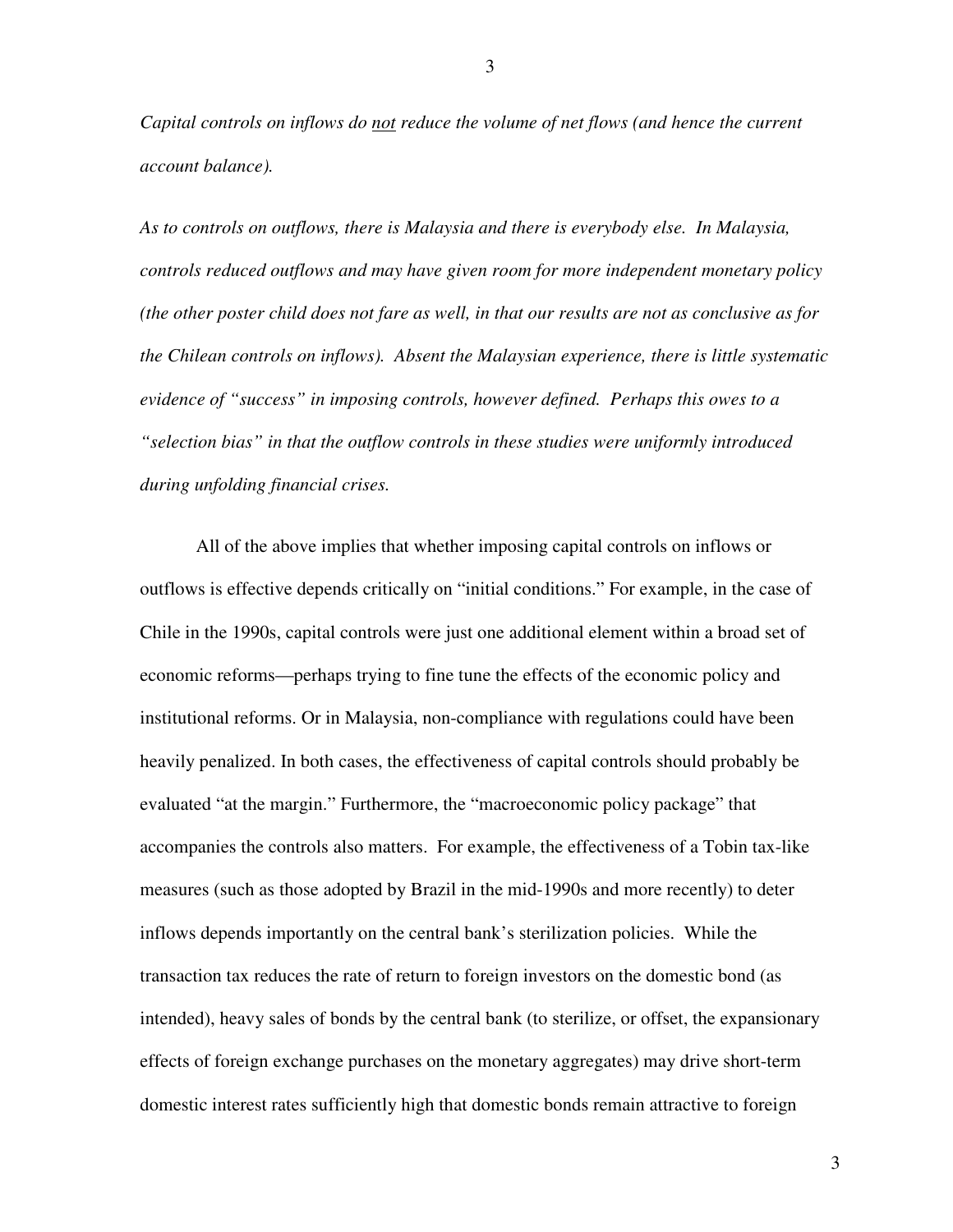investors—despite the tax. Such a counterproductive policy "mix" has sometimes undermined the effectiveness of the controls.

To deepen our understanding of our assessment of the empirical literature, we develop a, portfolio balance approach in which foreign investors have to decide under uncertainty the share of their portfolio investment to allocate in short- vs. long-term flows. We find that conditional on the elasticity of short-term capital flows to total capital flows, the same capital controls could result in either an increased, unaltered, or decreased level of short-term flows as well as total capital flows. Thus, it is not clear that capital controls in two countries —even if exactly equally implemented—will necessarily be equally effective (or effective at all!). We also model the conditions under which *price-capital-controls* (taxes imposed on the rate of return of short-term capital flows) generate the same effect on capital inflows as *quantity-capital-controls* (restrictions to the quantity of capital flows permitted). Interestingly, we find that that the degree of equivalence depends on the level of short-term capital flows at the moment that the controls are put in place. Thus, we obtain a model that shows that only under very specific conditions will capital controls be effective in achieving its goals, consistent with the documented evidence.

How do our results square with current policy thinking on capital controls? The consensus view, oft stated by IMF officials and policy economists, is that market friendly capital controls on short-term capital inflows could be effective, although over time that effectiveness may be eroded as markets find more and more creative ways to avoid the controls. Even this cautious statement might exaggerate the effects of capital controls, because so much academic attention has been focused on cases where the initial conditions were favorable and because of excessive emphasis on just the Chilean and Malaysian

4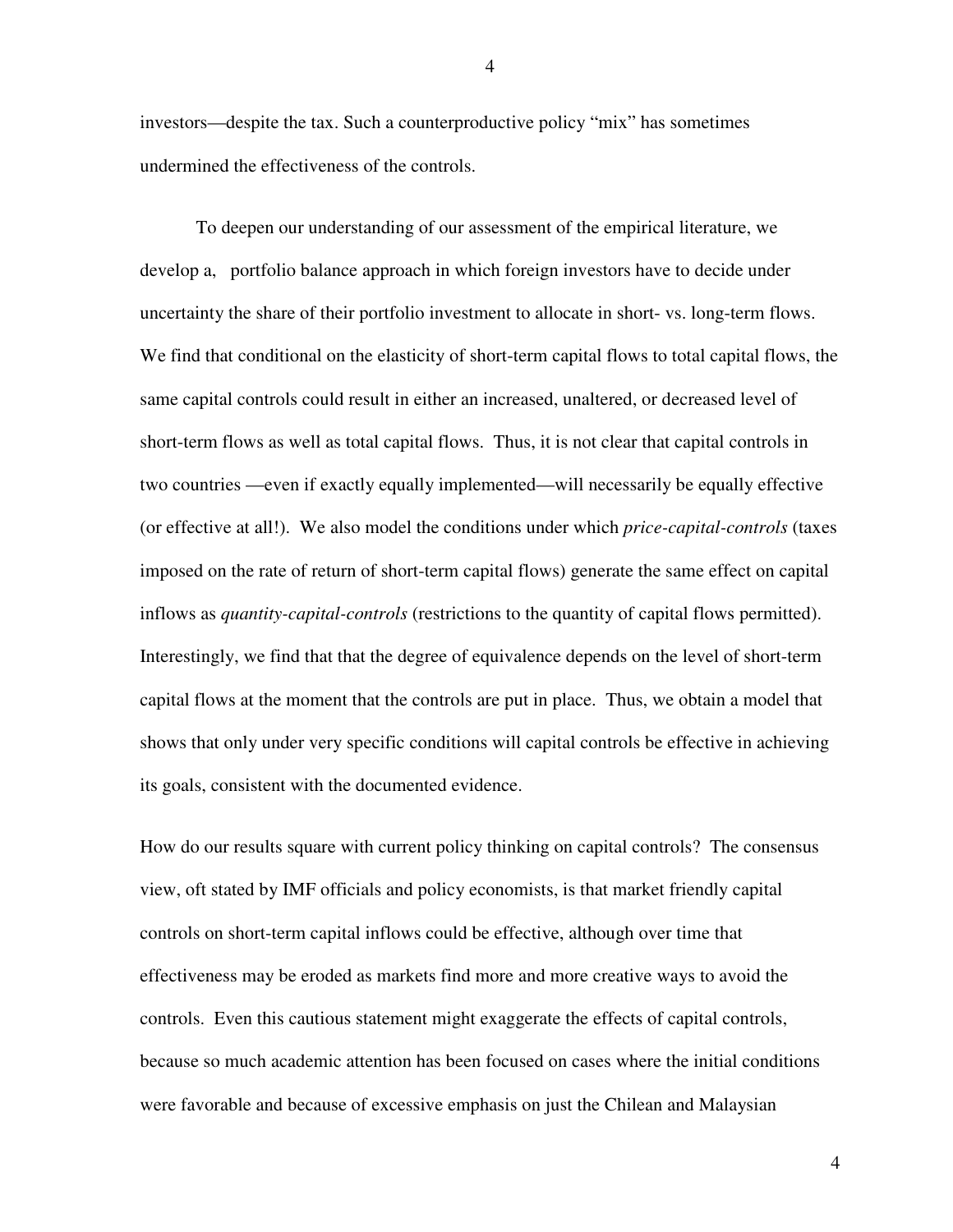episodes. Our results balance the discussion by broadening the set of capital controls episodes substantially, including for example less well known capital control episodes such as those in Czech Republic, Spain, Peru, Colombia, and others.

Finally, we note that our analysis is narrowly focused on capital controls aimed at selectively influencing flows in and out of international markets. In practice, many developing countries such as China and India, adopt a broad array of controls that drastically affect both domestic and international markets. Reserve requirements are an important example of an instrument that is used heavily in many developing countries, and affects both internal and international financial integration. $5$  We leave this critical topic to future research.

 $\overline{a}$ 

<sup>&</sup>lt;sup>5</sup> See Reinhart and Reinhart (1999).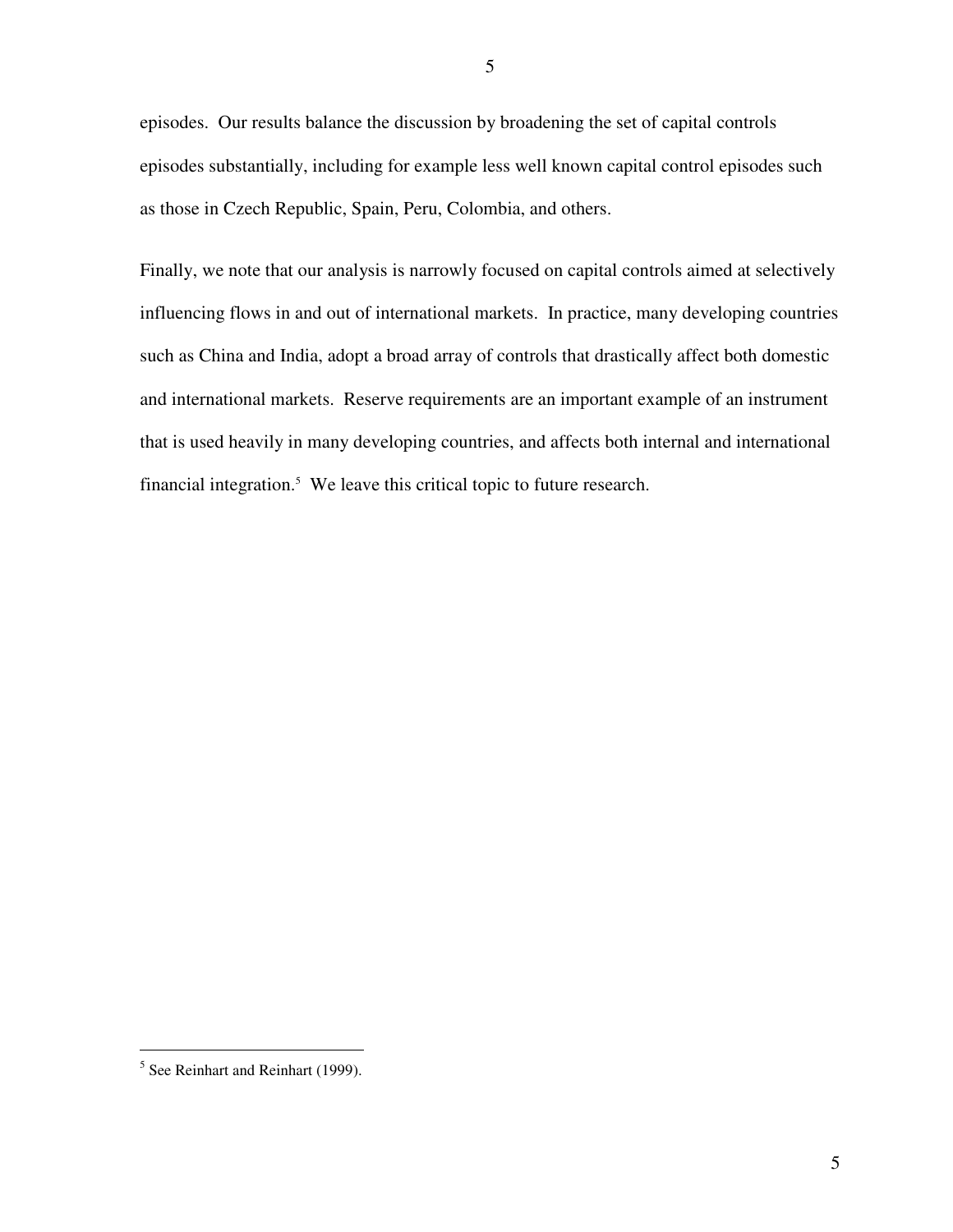Magud, Nicolas, Carmen M. Reinhart, and Kenneth S. Rogoff, "Capital Controls: Myth and Reality—A Portfolio Balance Approach," NBER Working Paper 16805, February 2011.

Reinhart, Carmen M. and Vincent R. Reinhart, "On the Use of Reserve Requirements in Dealing with the Capital-Flow Problem," *International Journal of Finance and Economics,* Vol. 4 No.1, January 1999, 27-54.